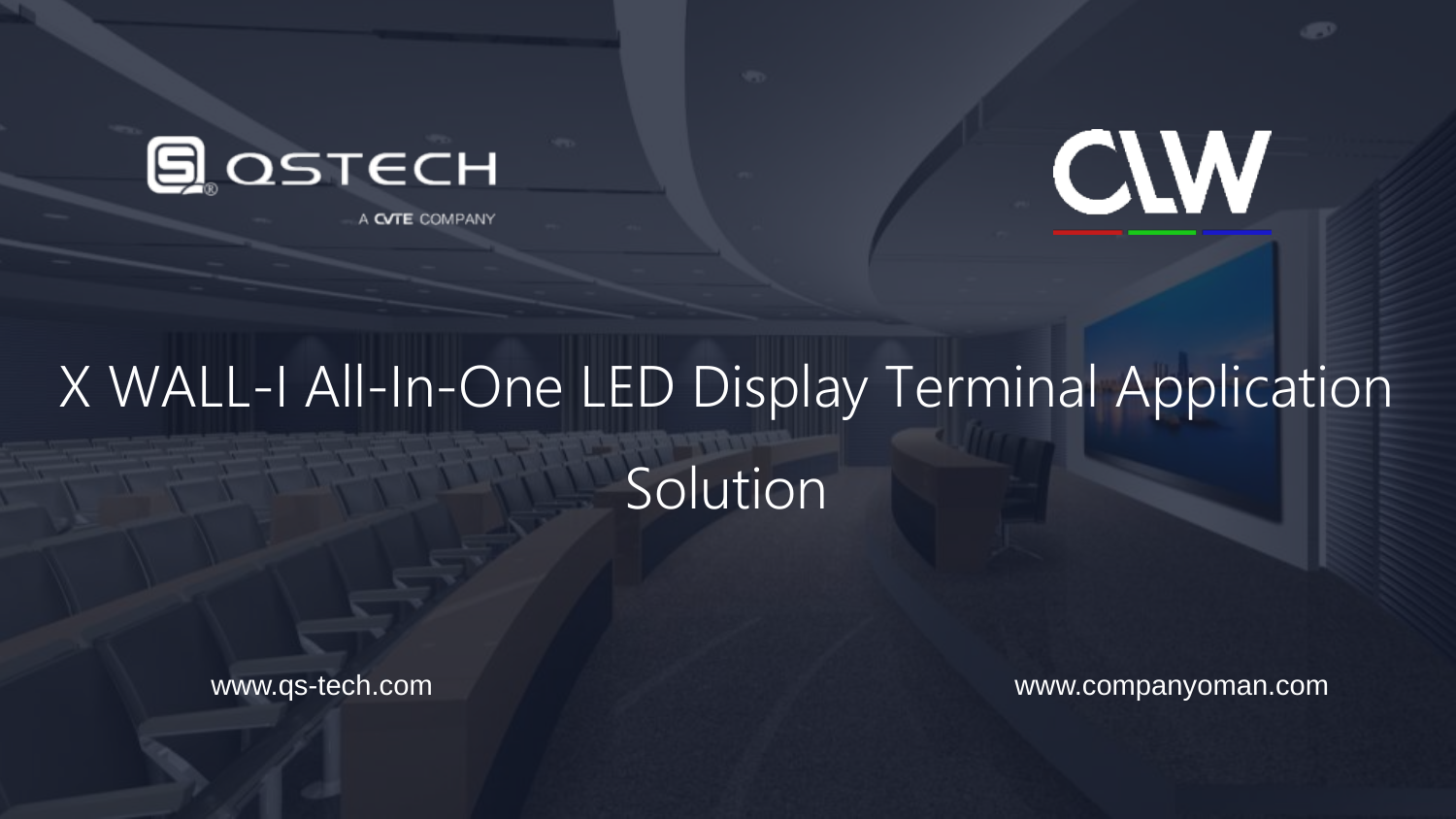# Contents

**Design Concept**

**Product Superiority**

**Product Specification** 

**Application Scenarios** 

**Company Profile**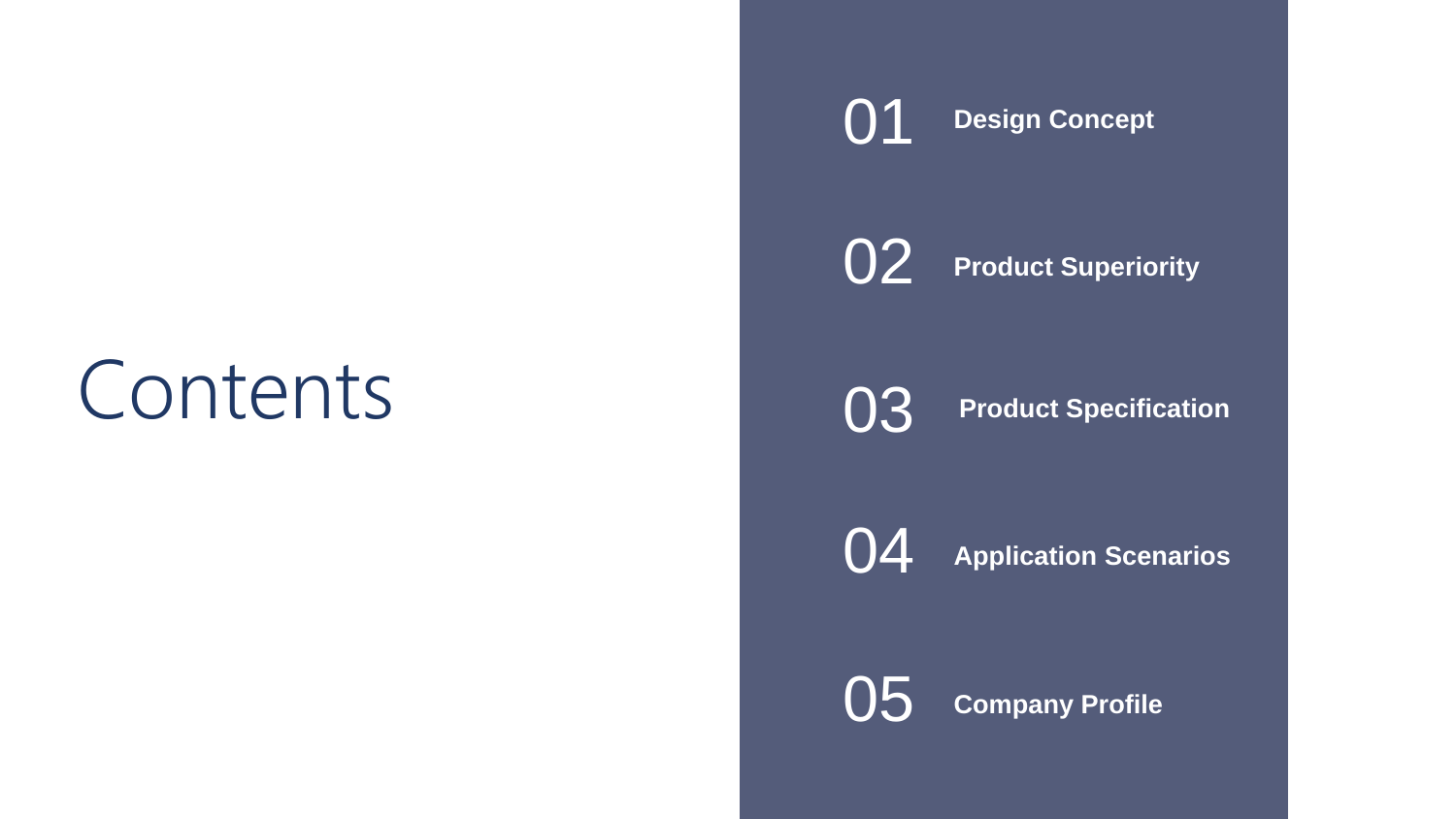

### **Design Concept**

**A better solution to tackle current problems faced by indoor display devices**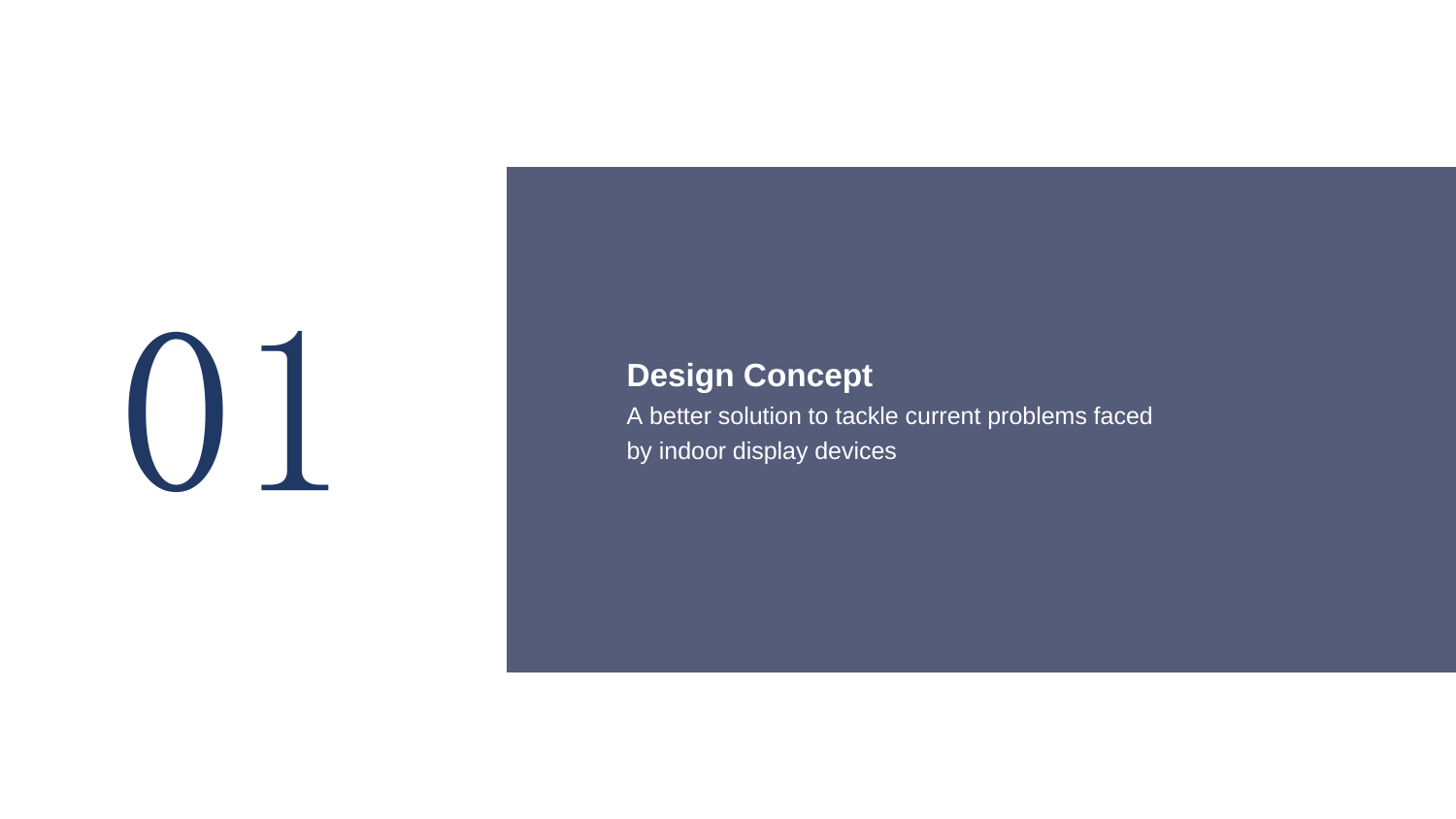### **LCD/DLP Splicing Display <b>Replection** Projector Traditional LED Display







- Conspicuous splicing seam and incomplete information displaying
- **.** Uneven module brightness and color displaying after long-term use
- **EXEL ATTE:** Relatively narrow viewing angle can not provide consistent displaying effect from different angles
- **.** Low brightness and susceptible to ambient light
- Inconsistent color attenuation causes obvious "Fusion Band" during displaying
- **.** Short life-span with high maintenance cost
- **.** Installation and adjustment process require professional personnel, which can be time and labor consuming
- **Extra external devices may require more** space
- Single interaction mode needs professional operation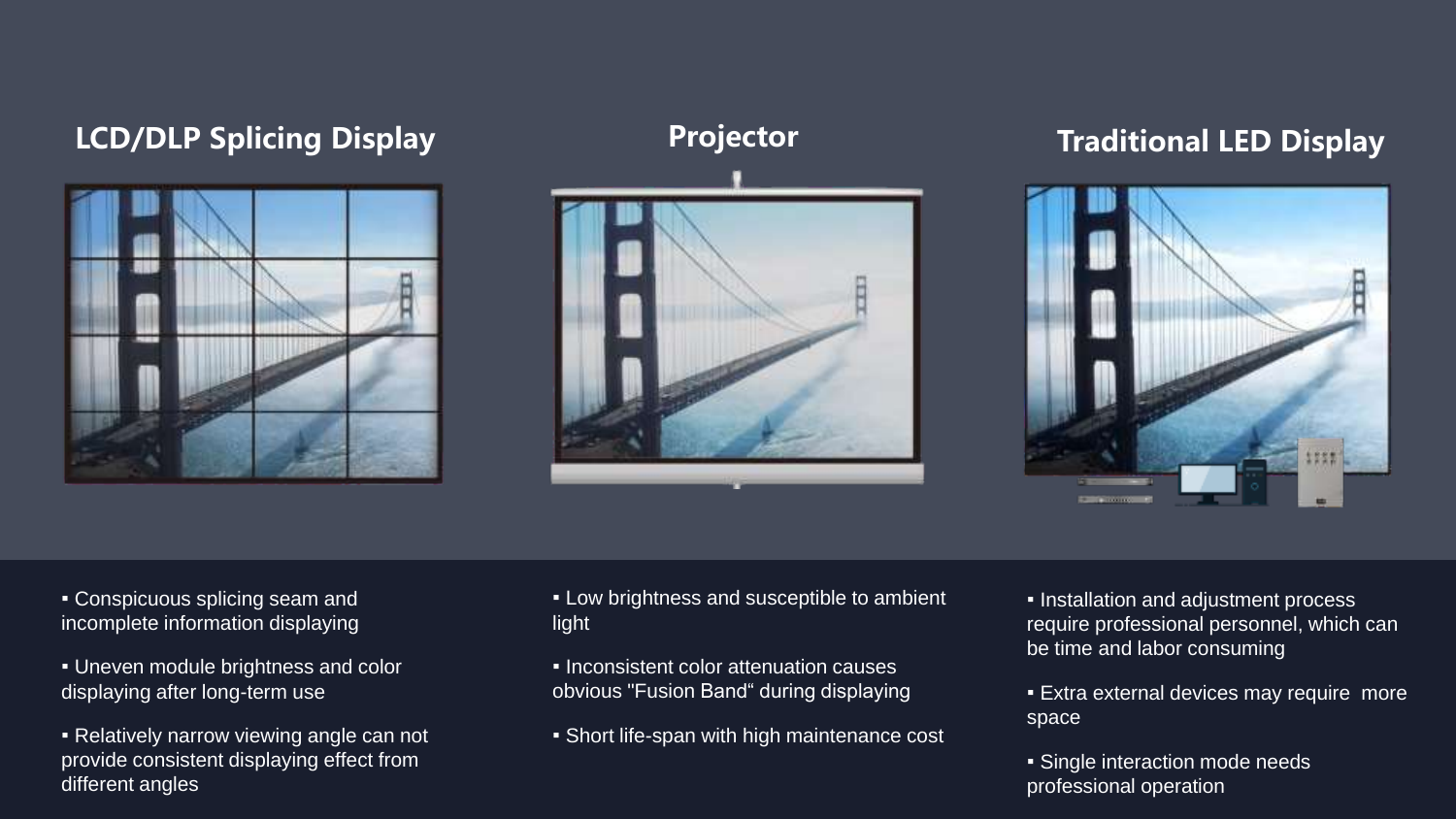### X WALL-I All-In-One LED Display Terminal

Easy-to-use experience as common monitor



16:9 Aspect Ratio





Indicator Light

E\*E







 $\begin{bmatrix} \bullet \\ \end{bmatrix}$ 

USB Reading

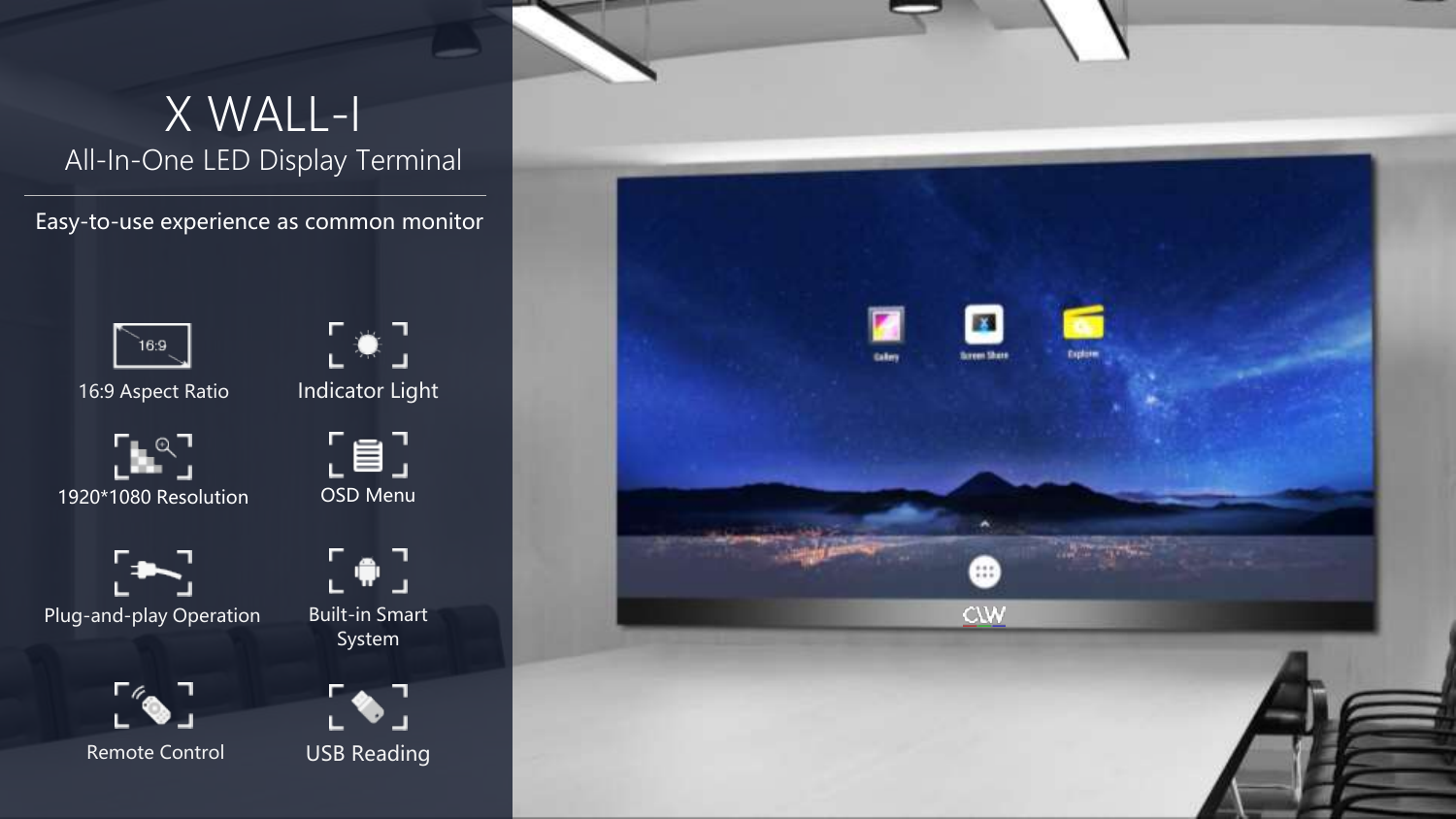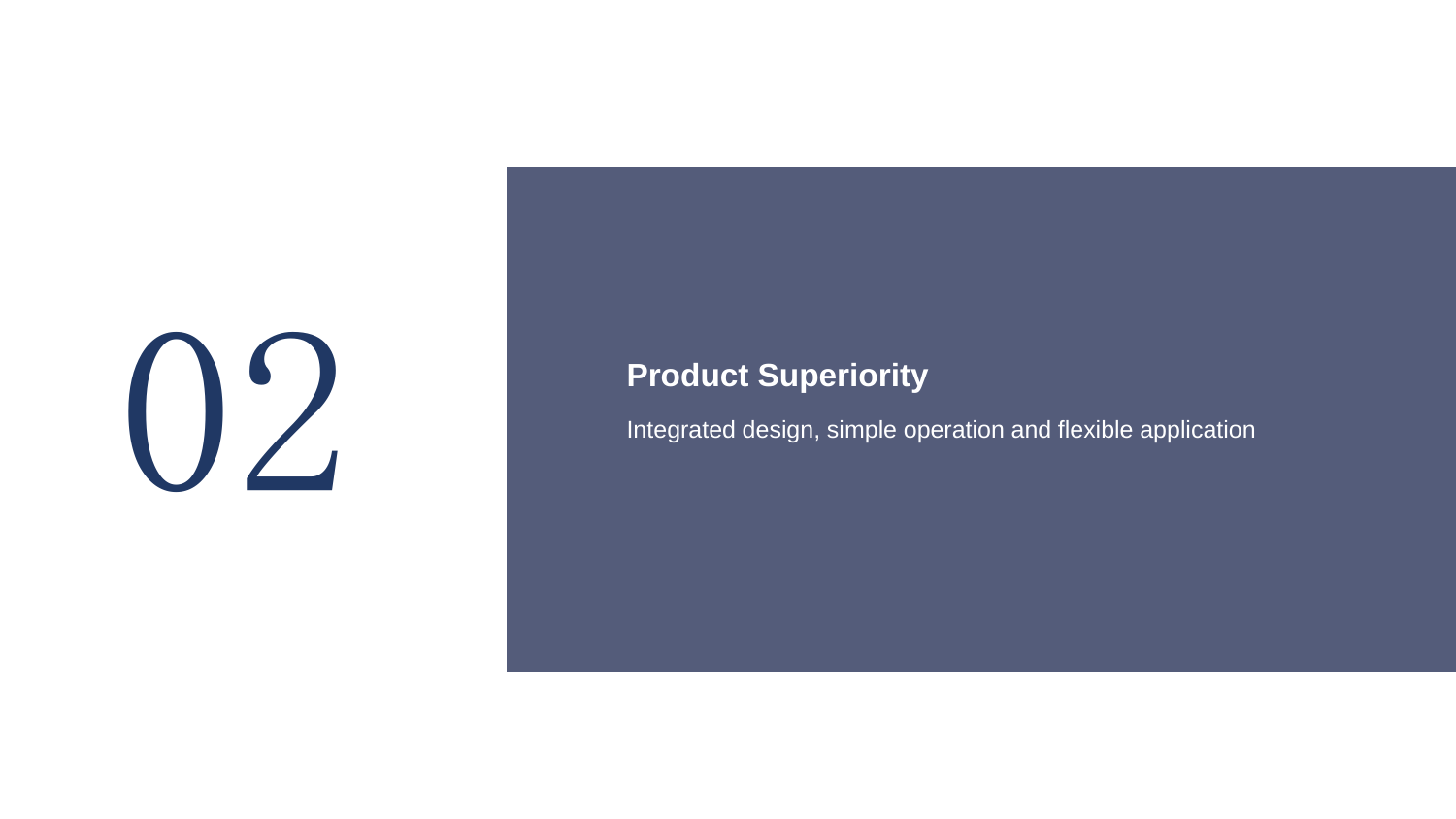# Standard Size, yet More Choices

110"/ 138"/ 165"/ 220" Available 16:9 Golden Aspect Ratio 1920\*1080 Standard Resolution Foot-mounting / Wall-mounting Installation Modes

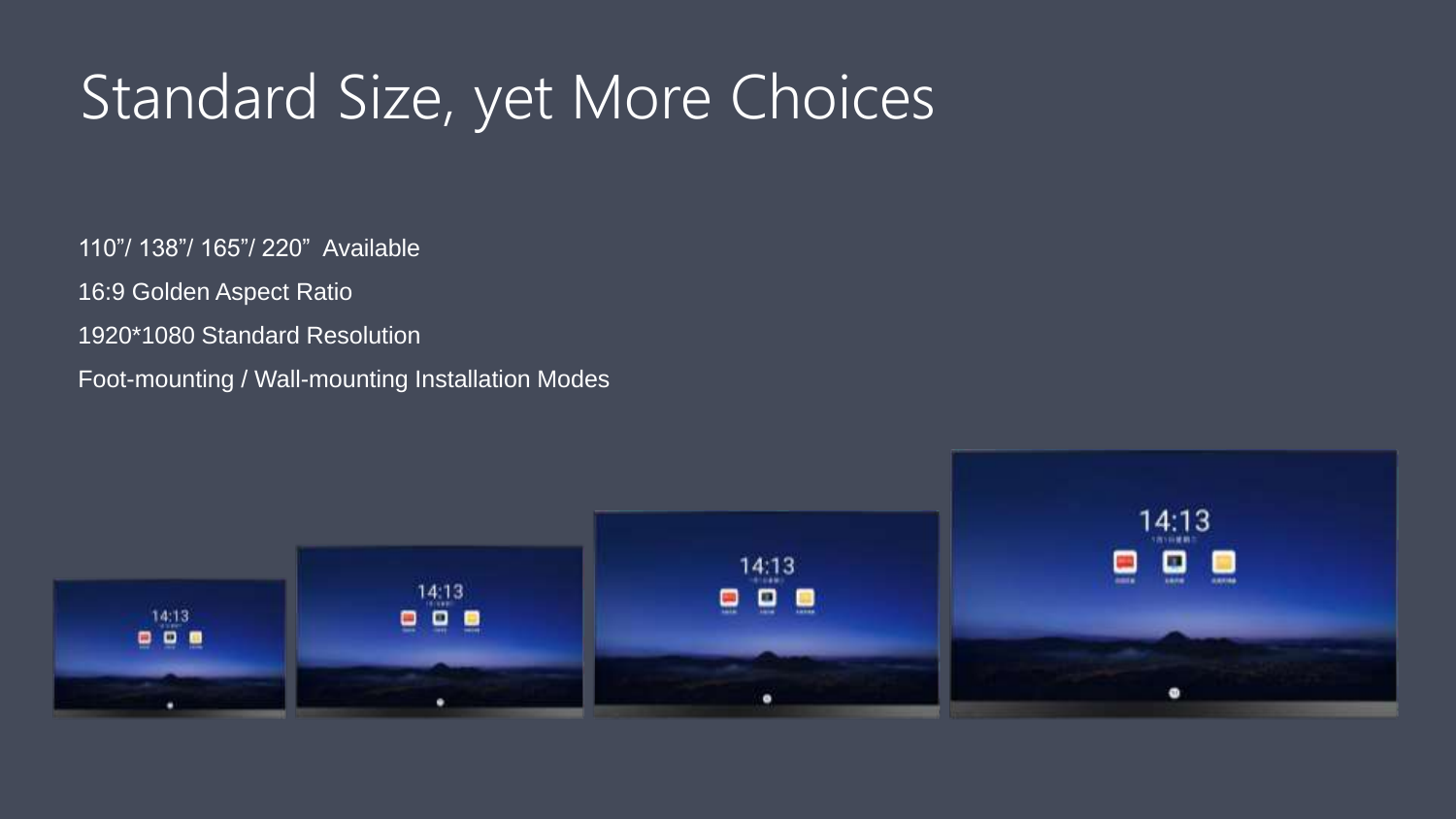### Integrated Design

#### **High product stability and compatibility**

**3-in-1** integrated design for HUB Board, power supply and receiving card

Wireless connection between components, thus to reduce man-made errors during operation

Built-in control system, no need for extra display and control system

Low power consumption and noise-free indoor **operation**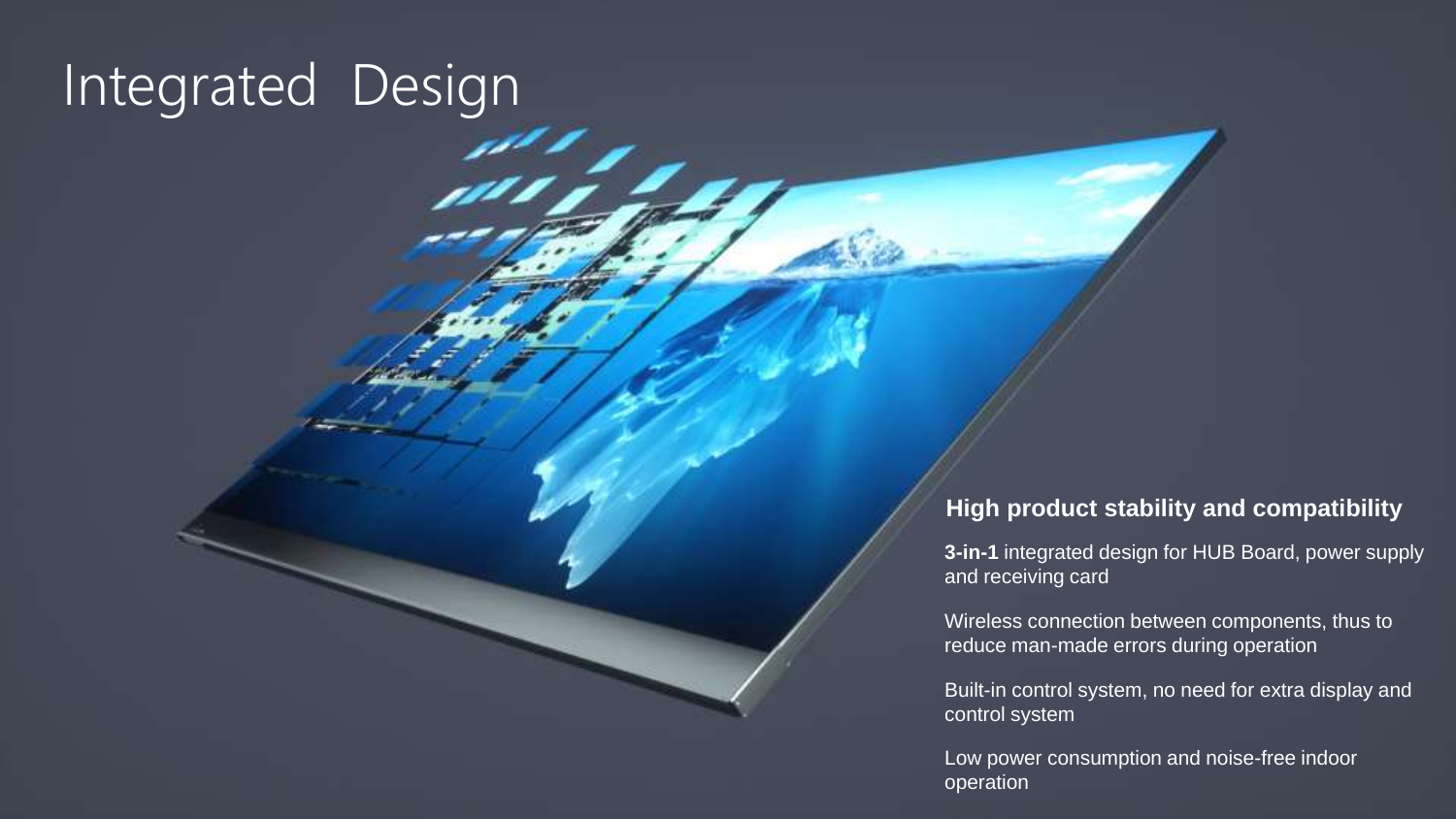# Light-weight Structure Design

**Ultra-slim structure, the screen is as thin as 38.5mm Neat design, frame thickness is only 2mm Space-saving installation modes and elegant appearance can fit in various application scenarios**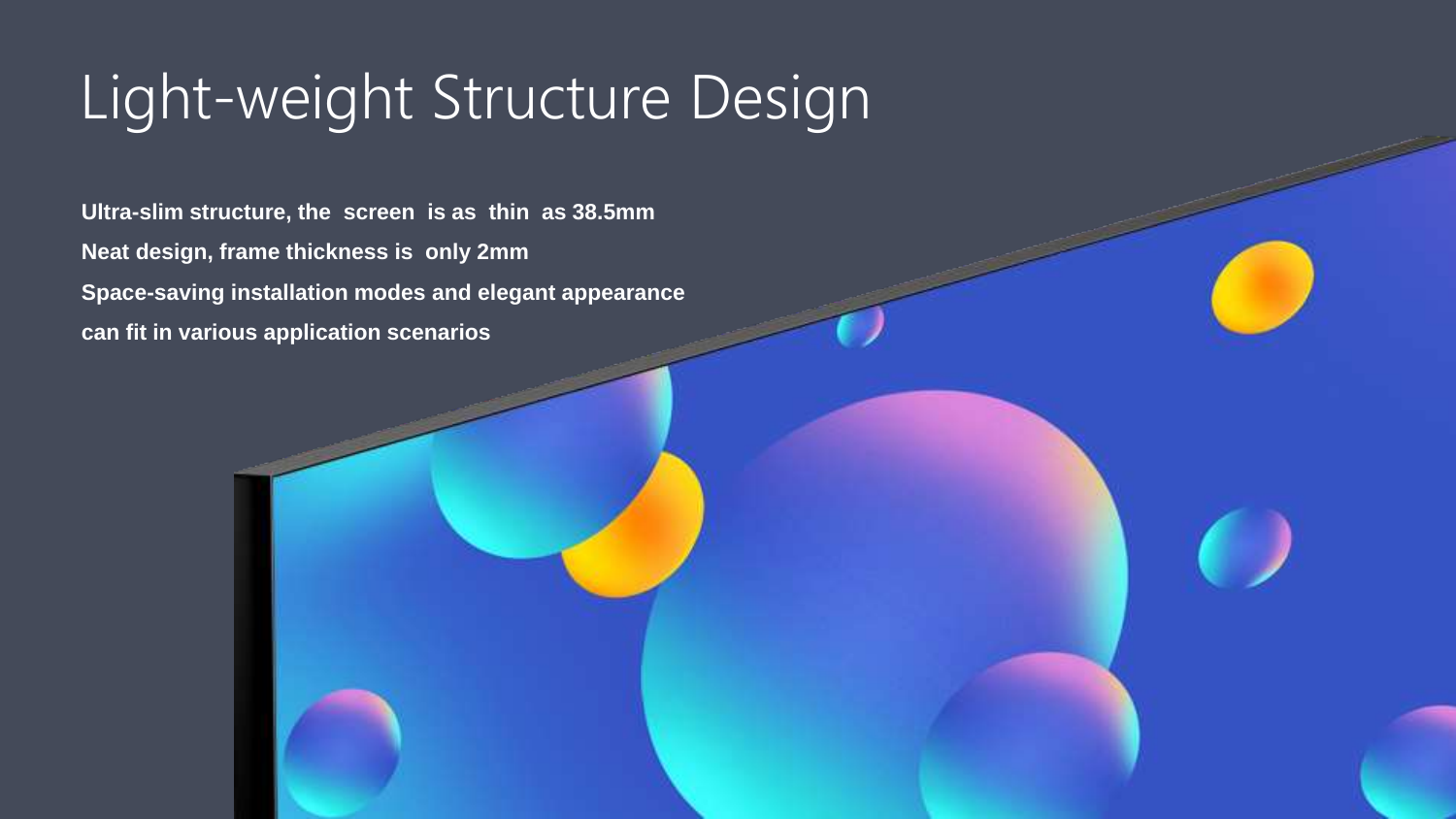# Flexible Installation Modes



#### Wall-mounting Installation **Foot-mounting (optional)** Hanging Installation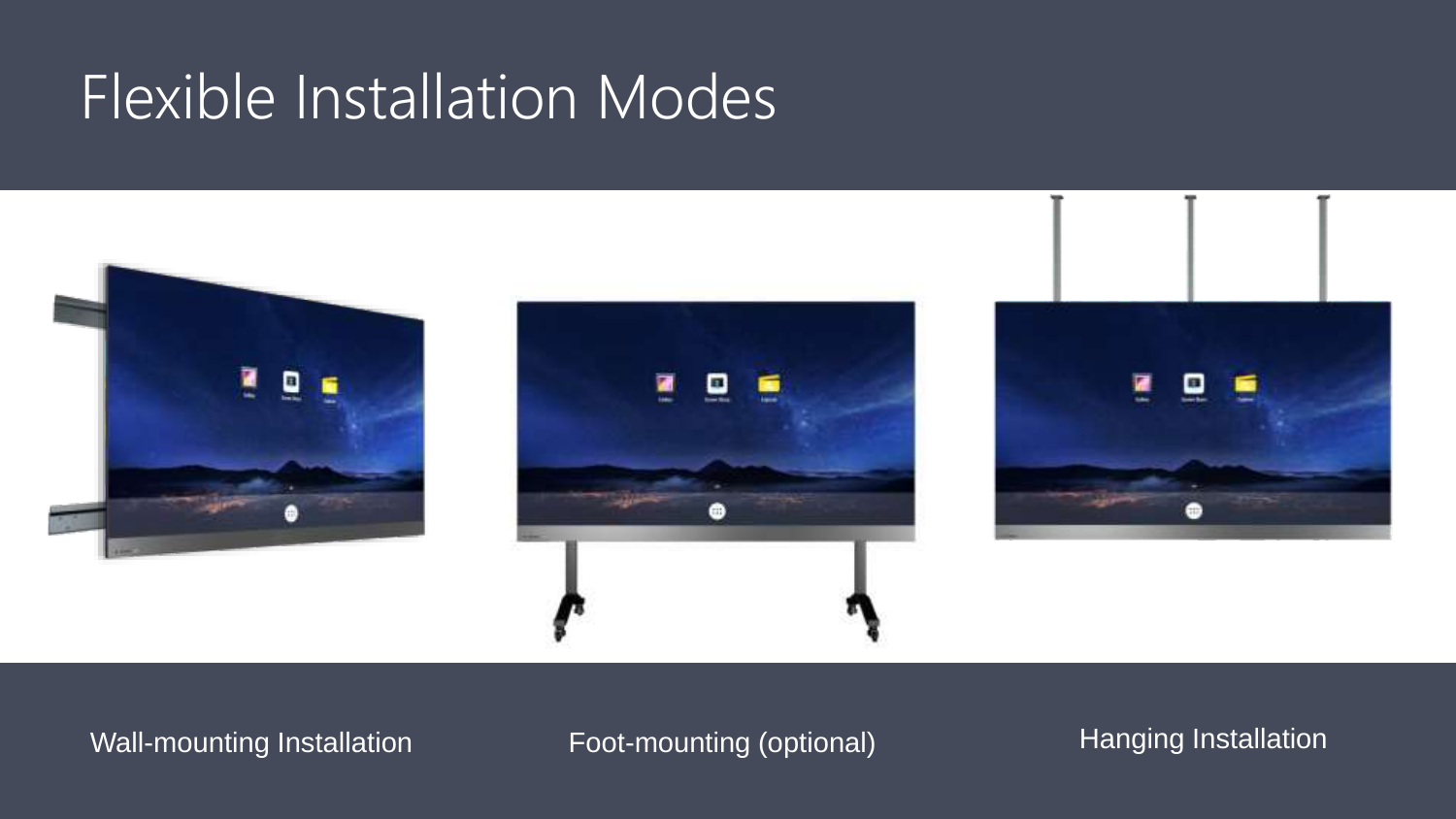# HD Image **Quality**



- High precision with seamless alignment
- HD image quality and lifelike color rendition
- High refresh rate and large color gamut
- Low brightness under high gray scale level
- Pixel-to-pixel calibration for whole screen
- Dynamic picture displaying in nanosecond response speed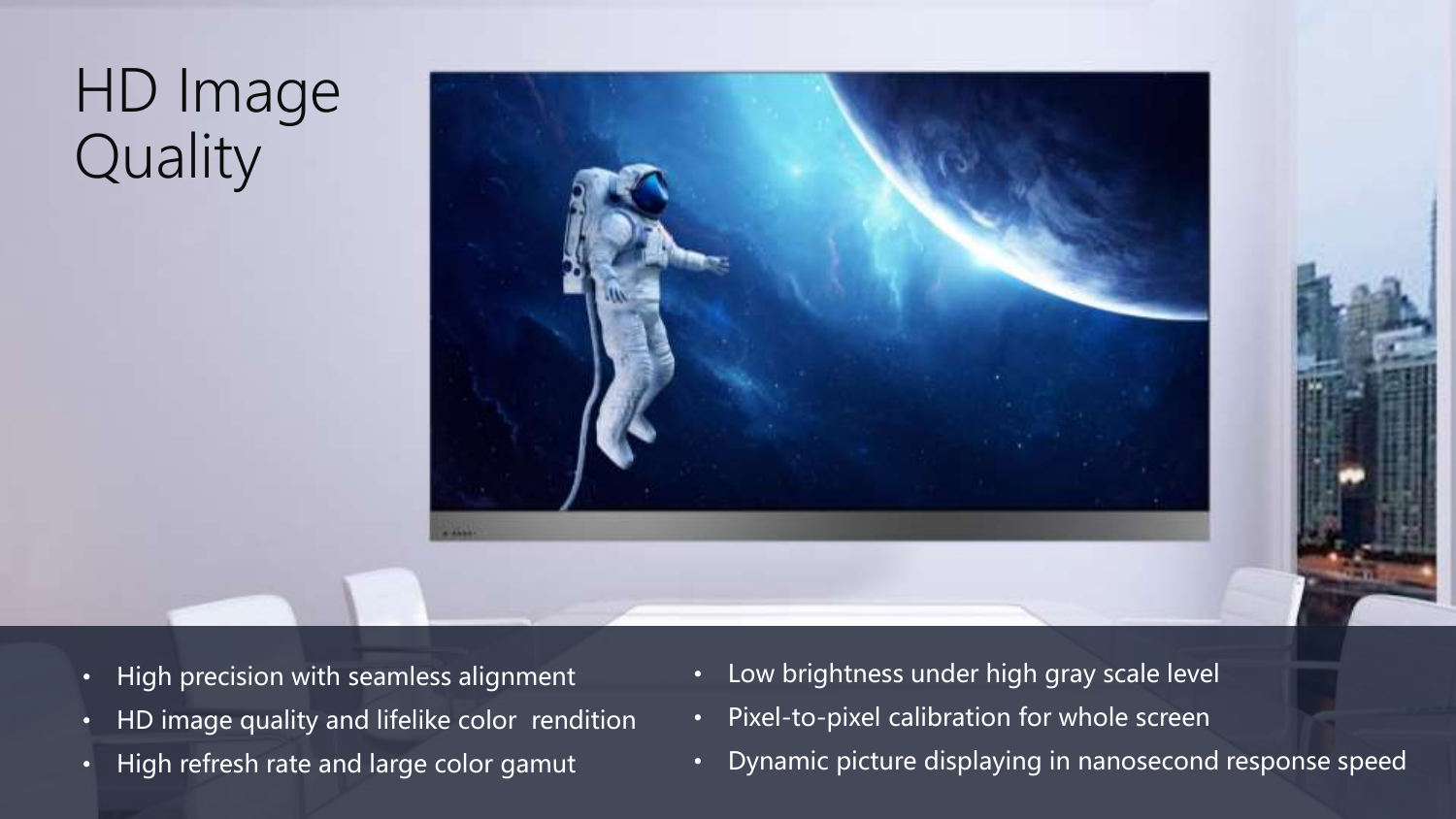#### Large Viewing Angle



160° super wide viewing angle, VIP watching experience even from side

seats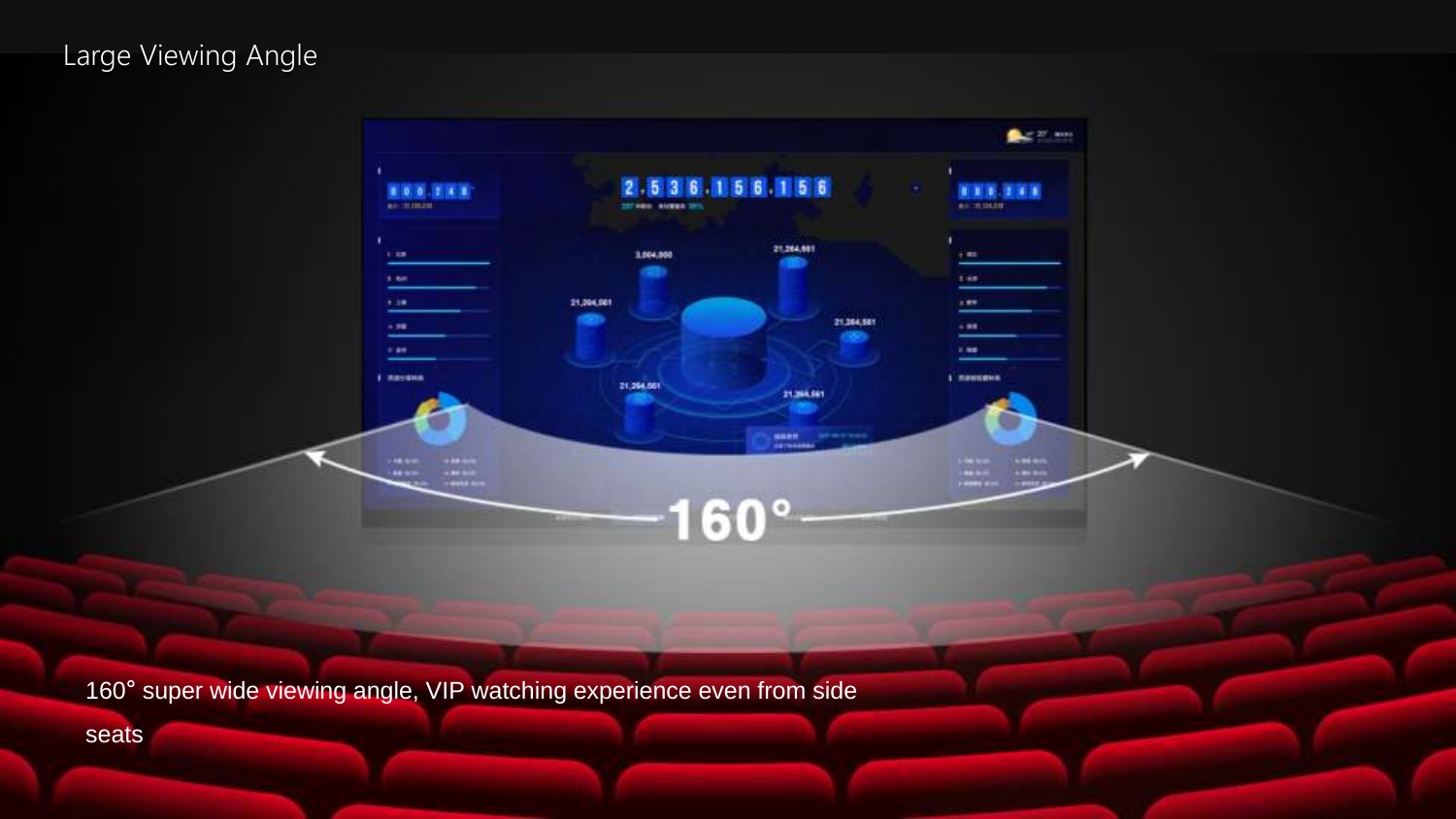# Convenient Installation & Maintenance

Light-weight structure, less requirements for load-bearing

Fast installation, no need for complex steel structure thus to save on-site space

Front-access design supports hot swapping without extra need of maintenance path



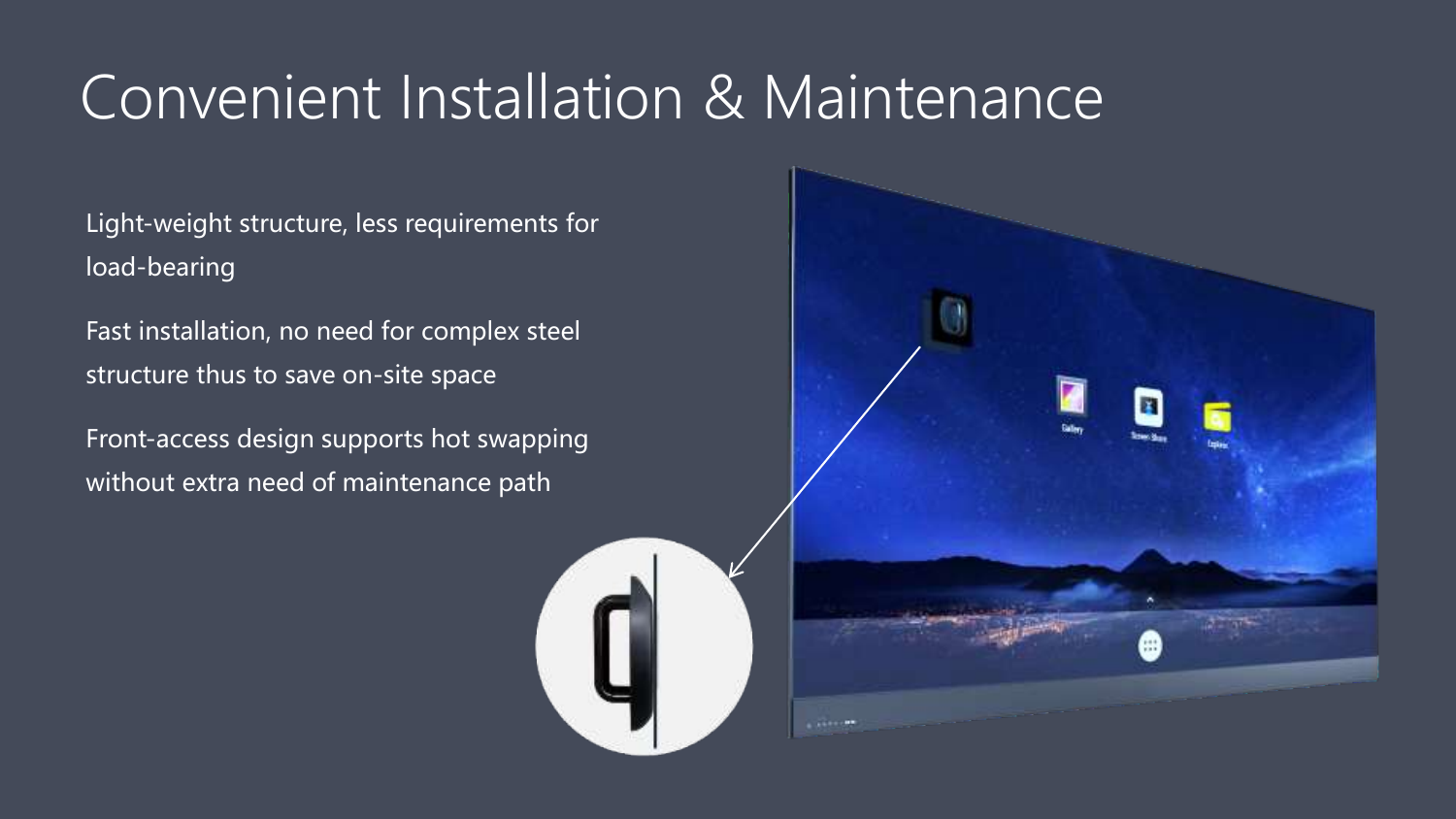# User-friendly Operation



One-button ON/OFF and standby with indicator lights Remote control, OSD menu adjustment ( brightness/ color temperature/contrast ratio/volume/signal source)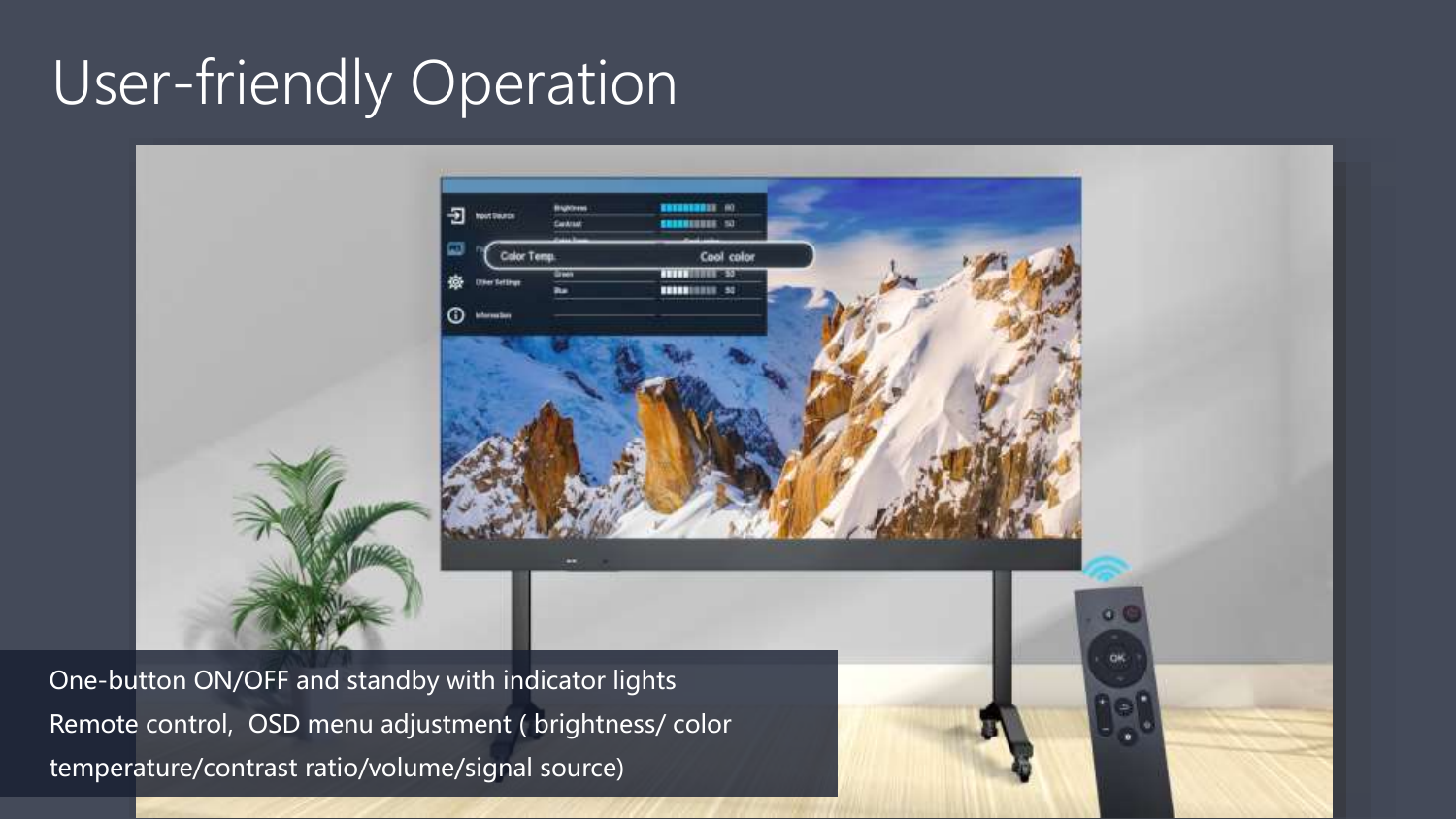# Efficient Interaction

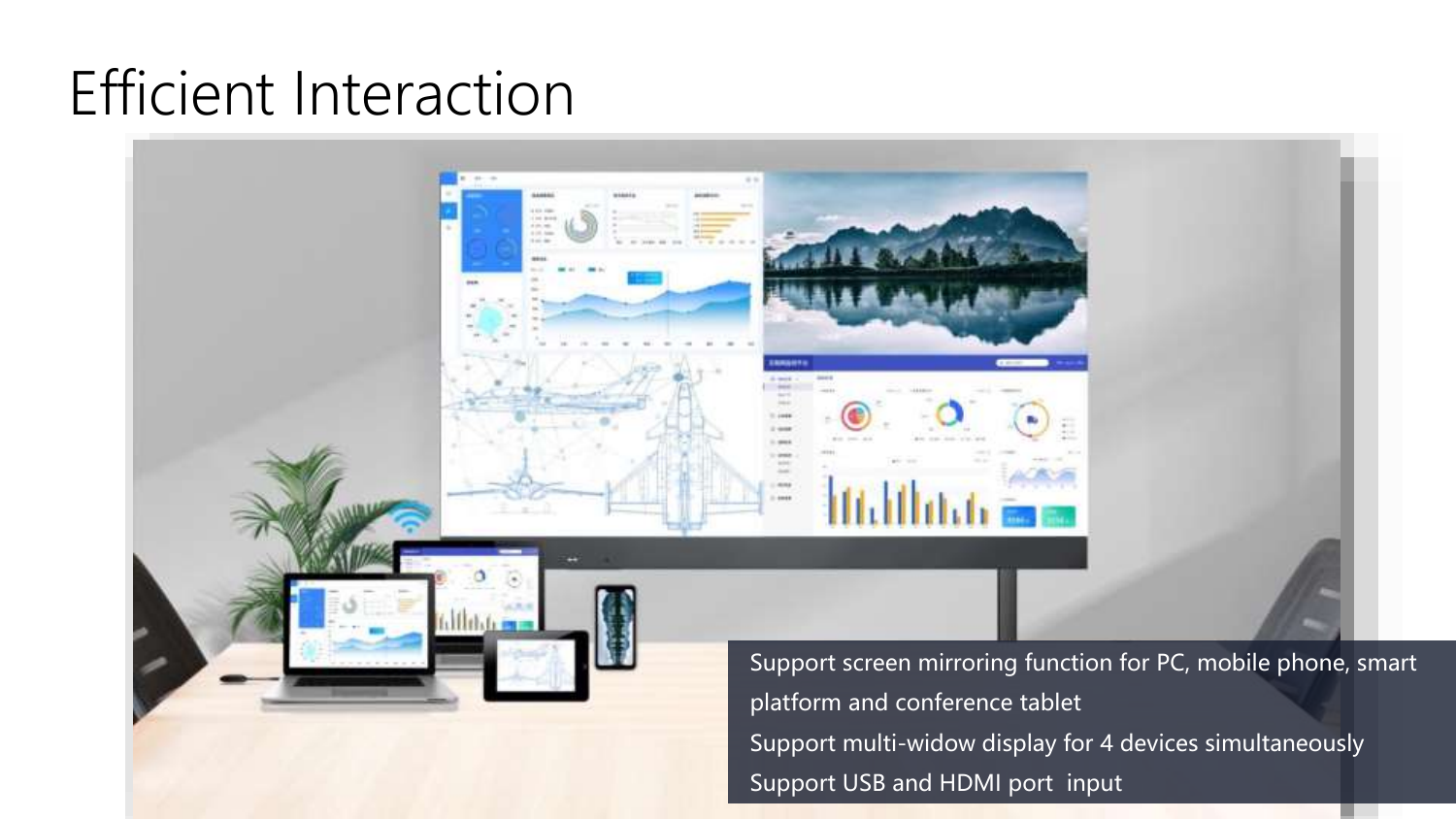# Screen Control by Mobile Devices

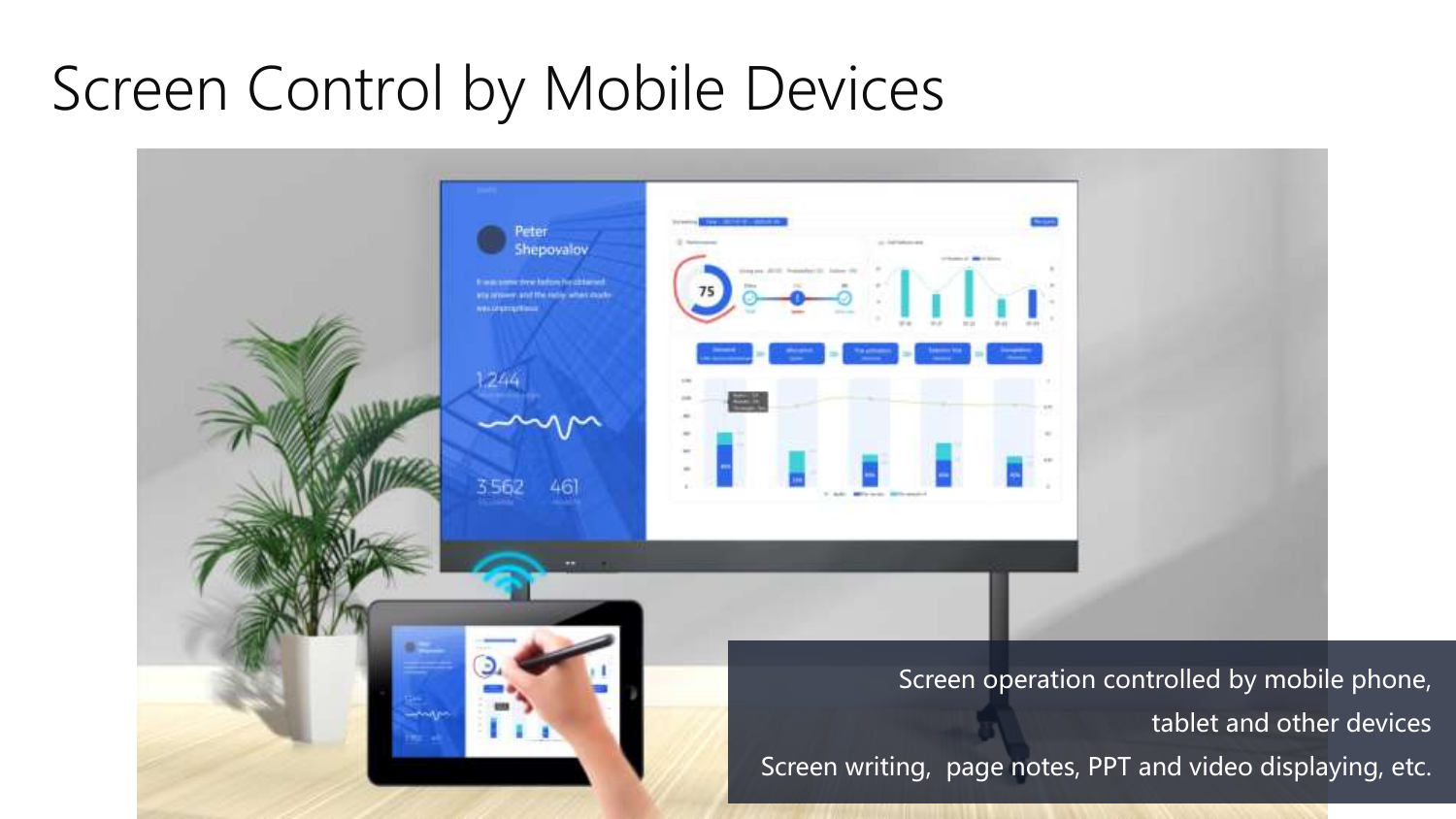# **Production Specification**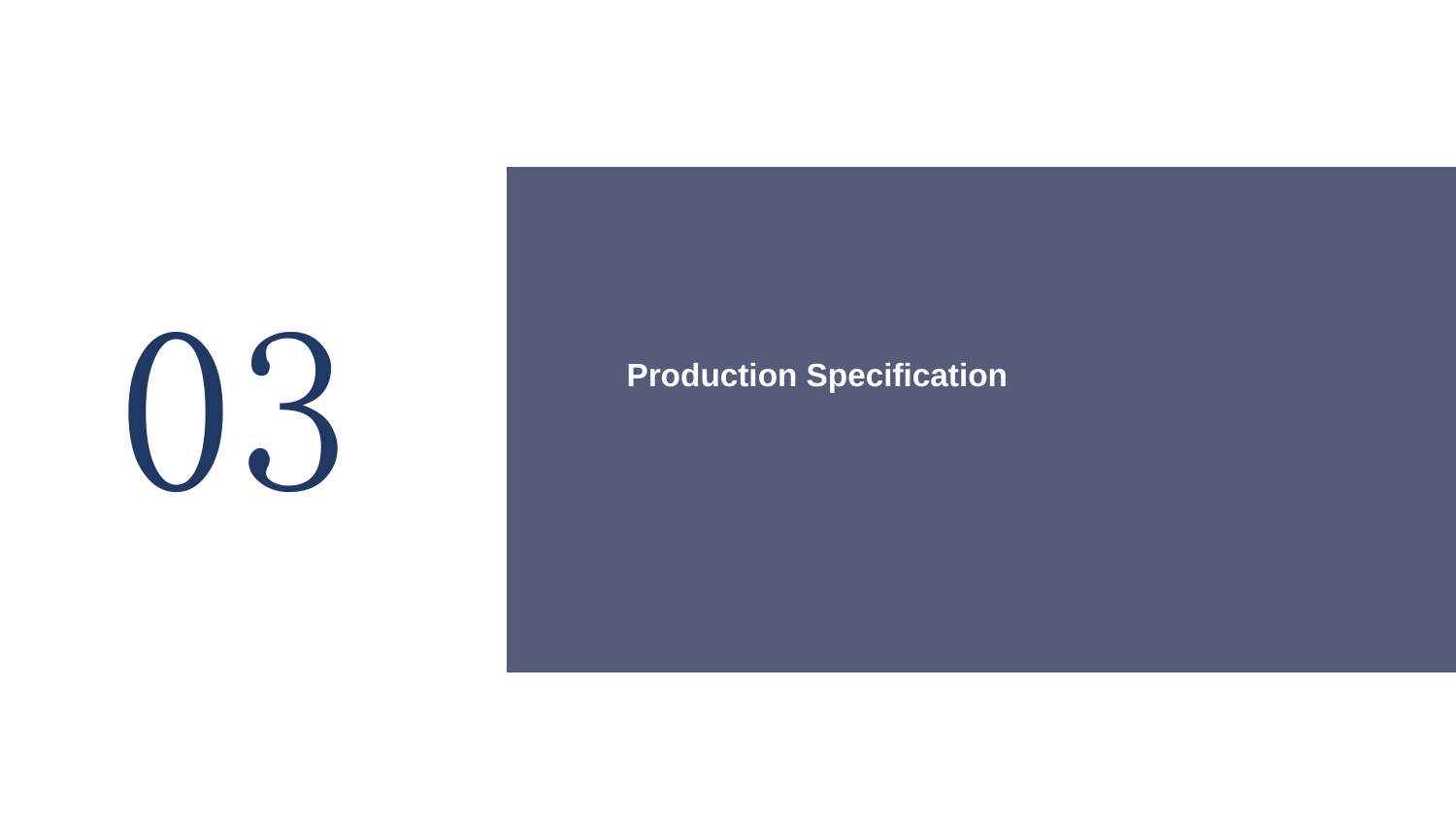#### X WALL-I All-in-one LED Display Terminal Product Parameter

| <b>Model</b>                                                  | XWALL-I 110 "                                                         |                  | $XWALL-I$ 138 "  |                  | $XXWALL-I$ 165 " | XWALL-I 220"            |  |  |  |
|---------------------------------------------------------------|-----------------------------------------------------------------------|------------------|------------------|------------------|------------------|-------------------------|--|--|--|
| Display Diagonal (inches)                                     | $110$ "                                                               |                  | 138 "            |                  | 165 "            | $220$ $^{\prime\prime}$ |  |  |  |
| LED Type                                                      | MINI                                                                  | <b>SMD</b>       | <b>SMD</b>       | <b>SMD</b>       | <b>SMD</b>       | <b>SMD</b>              |  |  |  |
| Pixel Pitch (mm)                                              | 1.2                                                                   | 1.9              | 1.5              | 1.9              | 1.9              | 2.5                     |  |  |  |
| Brightness (nits)                                             | $100^{\circ}550$                                                      | $100^{\circ}620$ | $100^{\circ}550$ | $100^{\circ}620$ | $100^{\circ}620$ | $100^{\circ}620$        |  |  |  |
| Refresh Rate (Hz)                                             | 1920 / 3840                                                           |                  |                  |                  |                  |                         |  |  |  |
| <b>Display Resolution</b>                                     | 1920*1080                                                             | 1280*720         | 1920*1080        | 1600*900         | 1920*1080        | 1920*1080               |  |  |  |
| Display Size (mm)                                             | 2440*1373                                                             | 2440*1373        | 3050*1716        | 3050*1716        | 3660*2059        | 4880*2745               |  |  |  |
| Overall Size (WxH×D)                                          | 2454*1505*38.5                                                        |                  | 3064*1848*38.5   |                  | 3674*2191*38.5   | 4894*2877*38.5          |  |  |  |
| Module Size (W*H)                                             | 152.5*343                                                             | 152.5*171        |                  | 152.5*171        | 152.5*171        | 152.5*343               |  |  |  |
| Cabinet Size (W*H*D)                                          | 610*343*38.5                                                          |                  |                  |                  |                  |                         |  |  |  |
| <b>Cabinet Resolution</b>                                     | 480*270                                                               | 320*180          | 384*216          | 320*180          | 320*180          | 240*135                 |  |  |  |
| <b>Cabinet Material</b>                                       | Die-casting aluminum                                                  |                  |                  |                  |                  |                         |  |  |  |
| <b>Power Consumption</b><br>$(Max. / Ave.)$ (W)               | 620<br>1550 /                                                         | 1260 / 500       | 2420 / 970       | 1970 / 790       | 2830 / 1130      | 6200 / 2480             |  |  |  |
| Weight (kg)                                                   | 145                                                                   |                  | 245              |                  | 300              | 515                     |  |  |  |
| Gray Scale (Bit)                                              | $13 - 16$                                                             |                  |                  |                  |                  |                         |  |  |  |
| Viewing Angle (H/V)                                           | $160^{\circ}/\overline{140^{\circ}}$                                  |                  |                  |                  |                  |                         |  |  |  |
| IP Rating                                                     | <b>IP30</b>                                                           |                  |                  |                  |                  |                         |  |  |  |
| Input Voltage (V)                                             | AC100-240V 50 / 60Hz                                                  |                  |                  |                  |                  |                         |  |  |  |
| <b>Installation Type</b>                                      | Bracket mounting / Wall mounting / Hanging<br>Wall mounting / Hanging |                  |                  |                  |                  |                         |  |  |  |
| Maintenance                                                   | Front                                                                 |                  |                  |                  |                  |                         |  |  |  |
| <b>Operating Temperature / Humidity</b><br>$(^{\circ}C / RH)$ | $-10^{\circ}40/10\%$ 80% No condensation                              |                  |                  |                  |                  |                         |  |  |  |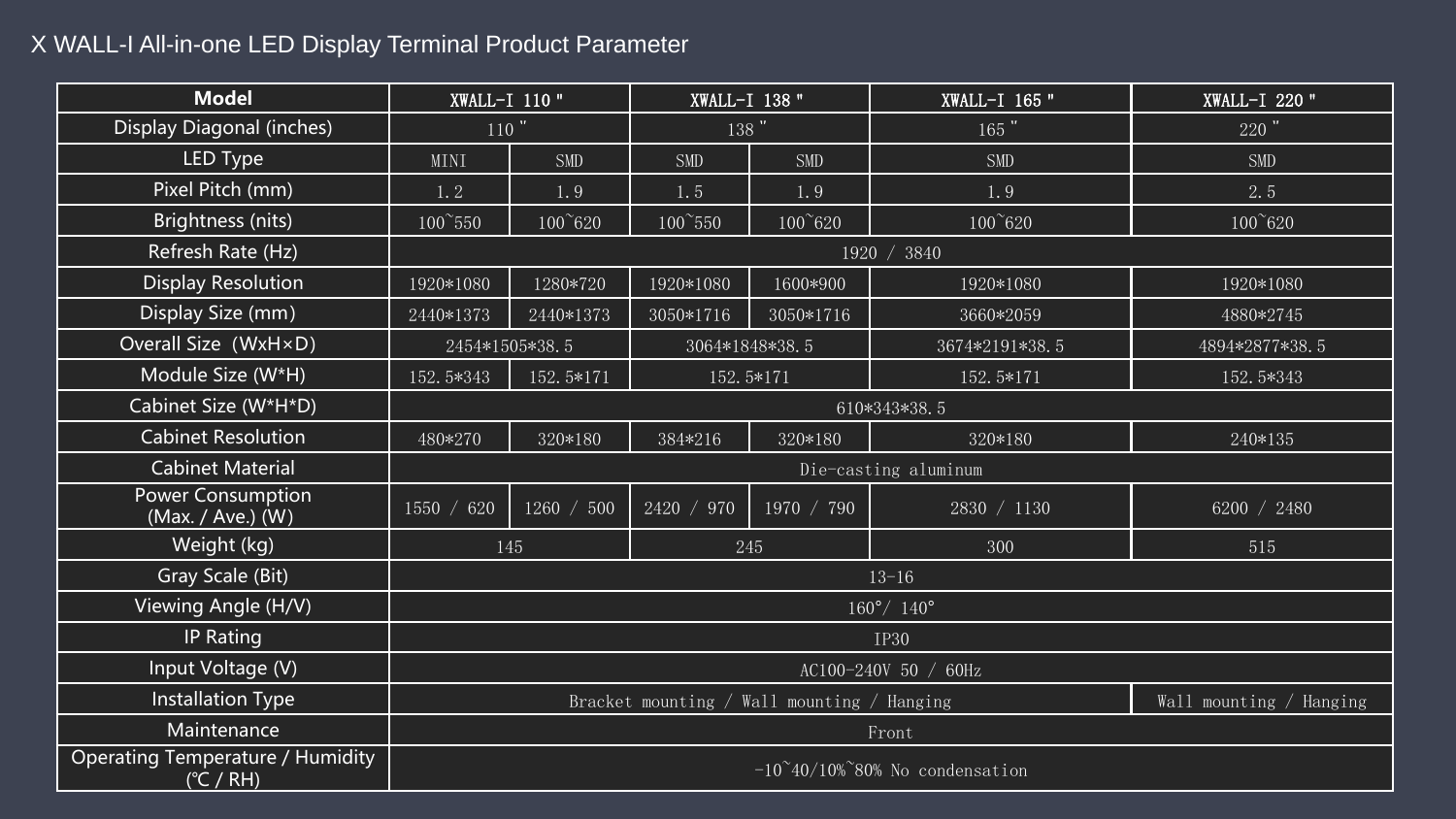#### FP-I Panel Parameter

| <b>Model</b>                                                    | FP-I 0953M                      | FP-I 1270M  | FP-I 1270  | FP-I 1588 | FP-I 1910 | FP-I 2542 |  |  |  |  |
|-----------------------------------------------------------------|---------------------------------|-------------|------------|-----------|-----------|-----------|--|--|--|--|
| <b>LED Type</b>                                                 |                                 | <b>MINI</b> | <b>SMD</b> |           |           |           |  |  |  |  |
| Pixel Pitch (mm)                                                | 0.9                             | 1.2         | 1.2        | 1.5       | 1.9       | 2.5       |  |  |  |  |
| Brightness (nits)                                               |                                 |             | 100~550    |           | 100~620   |           |  |  |  |  |
| Refresh Rate (Hz)                                               | 1920 / 3840                     |             |            |           |           |           |  |  |  |  |
| Module Size (W*H)                                               | 152.5*171                       | 152.5*343   | 152.5*171  | 152.5*171 | 152.5*171 | 152.5*343 |  |  |  |  |
| Cabinet Size (W*H*D)                                            | 610*343*38.5                    |             |            |           |           |           |  |  |  |  |
| <b>Cabinet Resolution</b>                                       | 640*360                         | 480*270     | 480*270    | 384*216   | 320*180   | 240*135   |  |  |  |  |
| <b>Cabinet Material</b>                                         | Die-casting aluminum            |             |            |           |           |           |  |  |  |  |
| <b>Power Consumption</b><br>(Max. / Ave.) (W / m <sup>2</sup> ) |                                 | 500 / 167   | 406 / 135  |           |           |           |  |  |  |  |
| Weight (kg / per cabinet)                                       | 6.5                             |             |            |           |           |           |  |  |  |  |
| Gray Scale (Bit)                                                | $13 - 16$                       |             |            |           |           |           |  |  |  |  |
| Viewing Angle (H/V)                                             | 160°/140°                       |             |            |           |           |           |  |  |  |  |
| <b>IP Rating</b>                                                | <b>IP30</b>                     |             |            |           |           |           |  |  |  |  |
| Input Voltage (V)                                               | AC100-240V 50 / 60Hz            |             |            |           |           |           |  |  |  |  |
| Maintenance                                                     | Front                           |             |            |           |           |           |  |  |  |  |
| Operating Temperature /<br>Humidity (°C / RH)                   | -10~40 / 10~80% No condensation |             |            |           |           |           |  |  |  |  |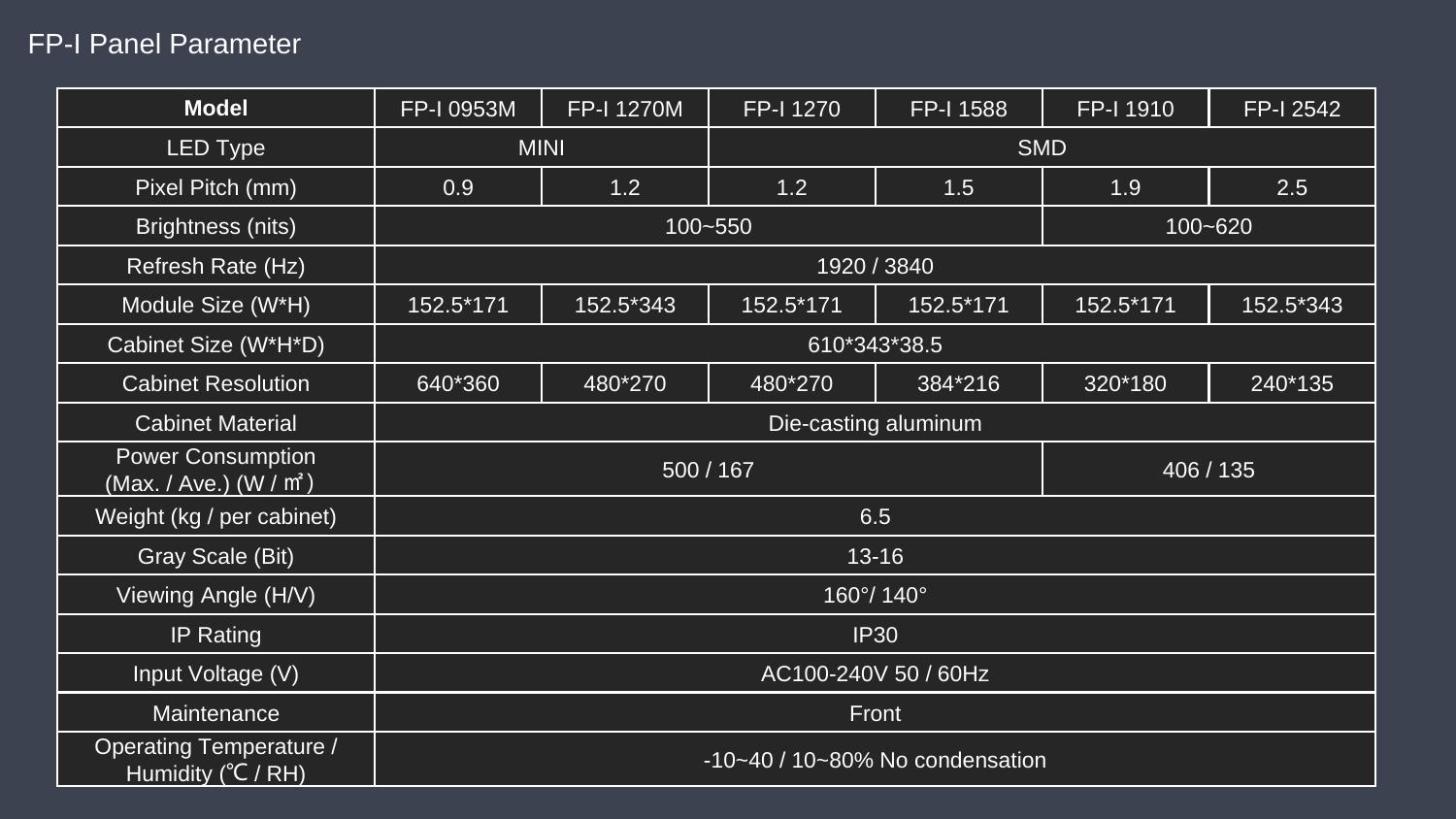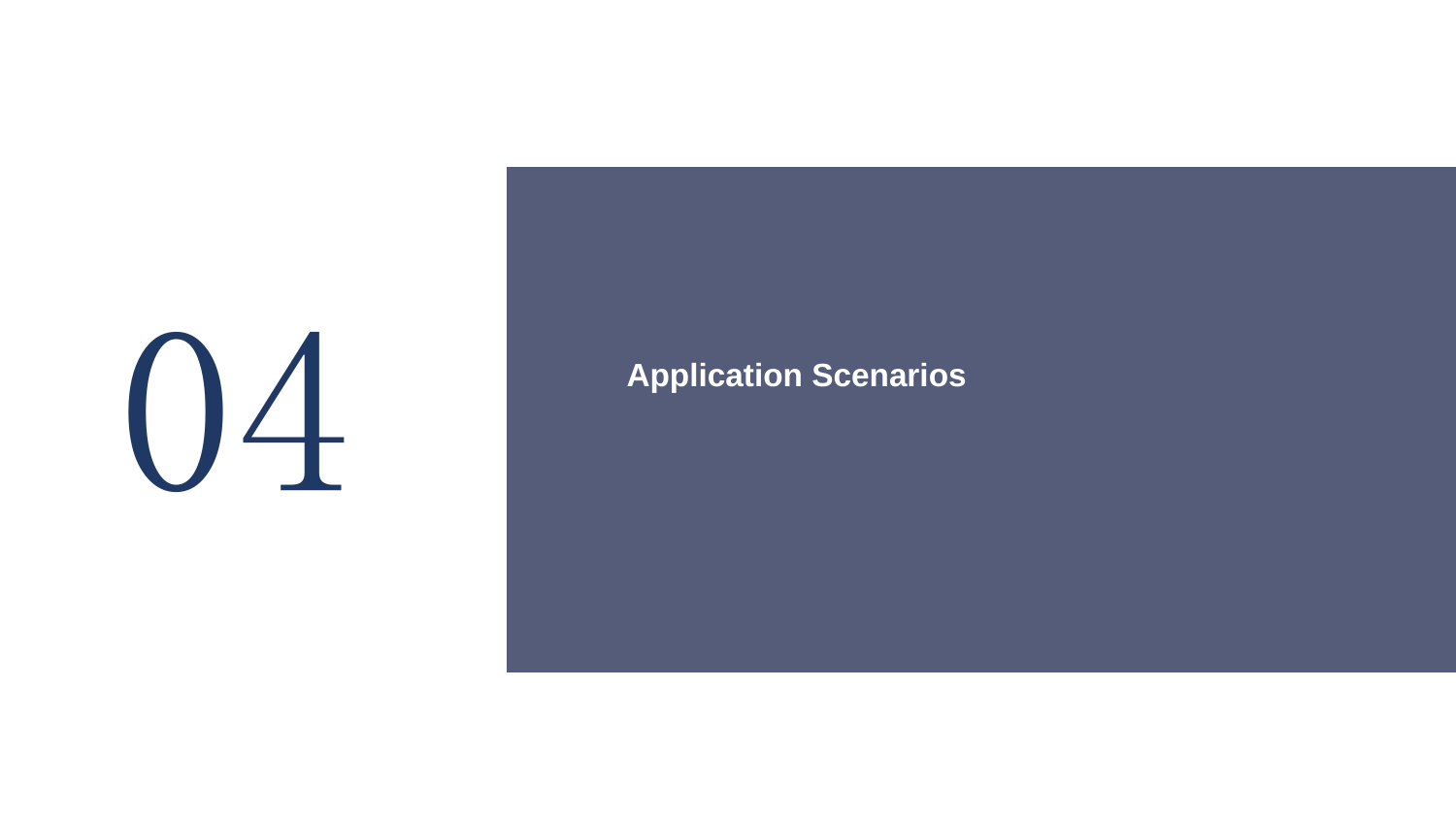## Wide Applications

MAKE YOUR LIFE COLORFULL

X WALL-I all-in-one LED display terminal can be applied in conference rooms, lecture halls, classrooms, show rooms, command and control centers, TV and broadcast stations, private cinemas, etc.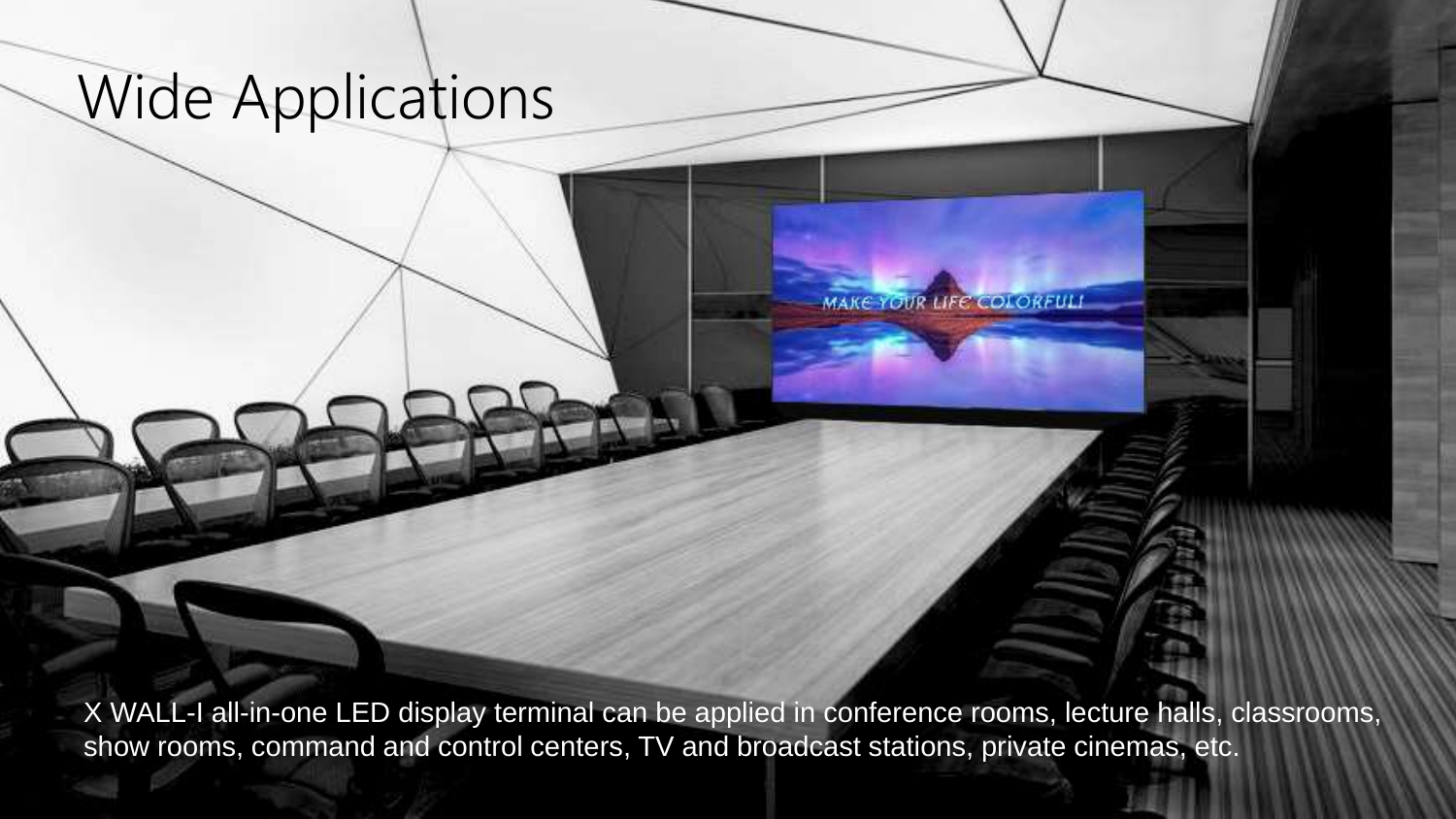





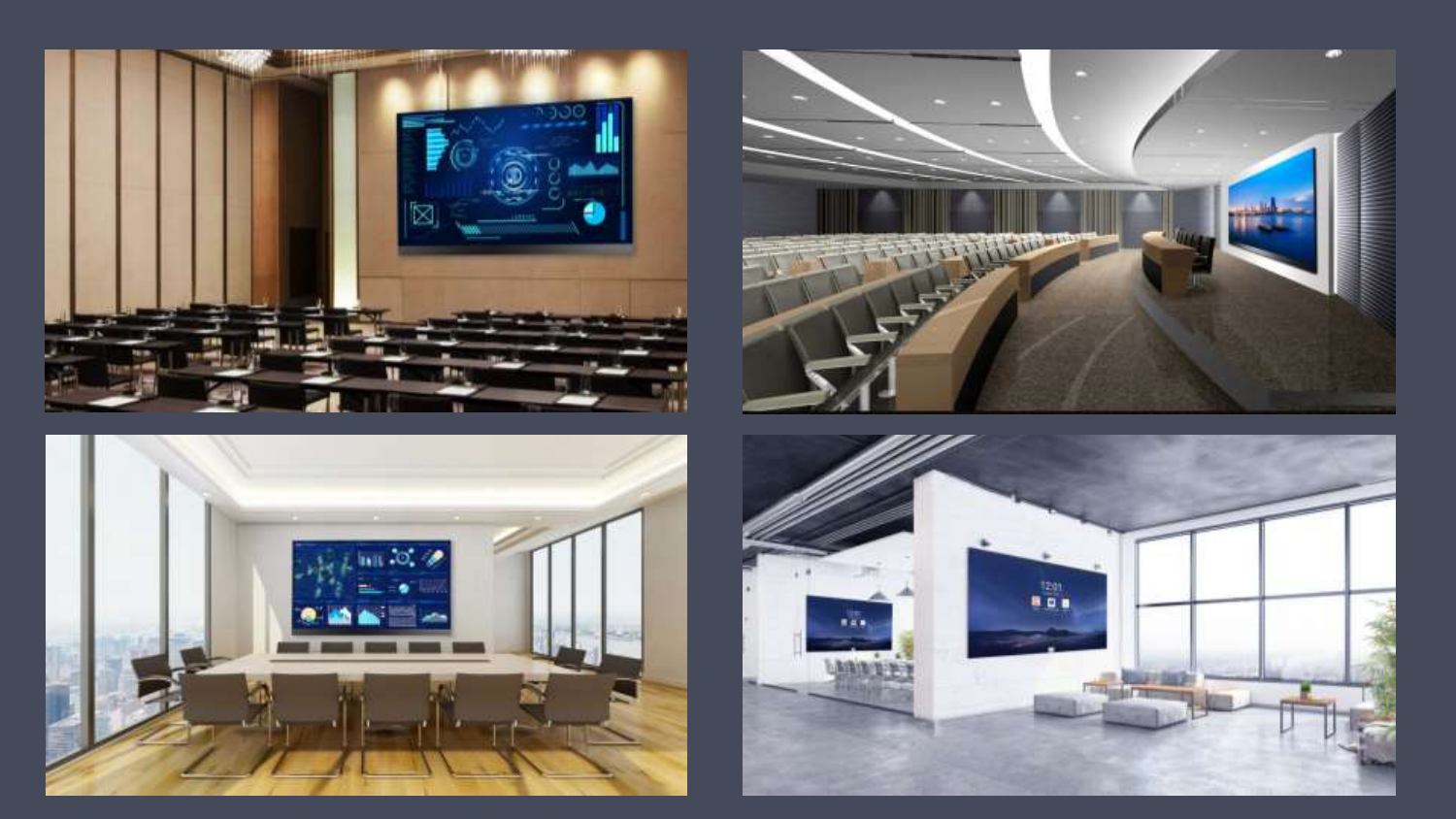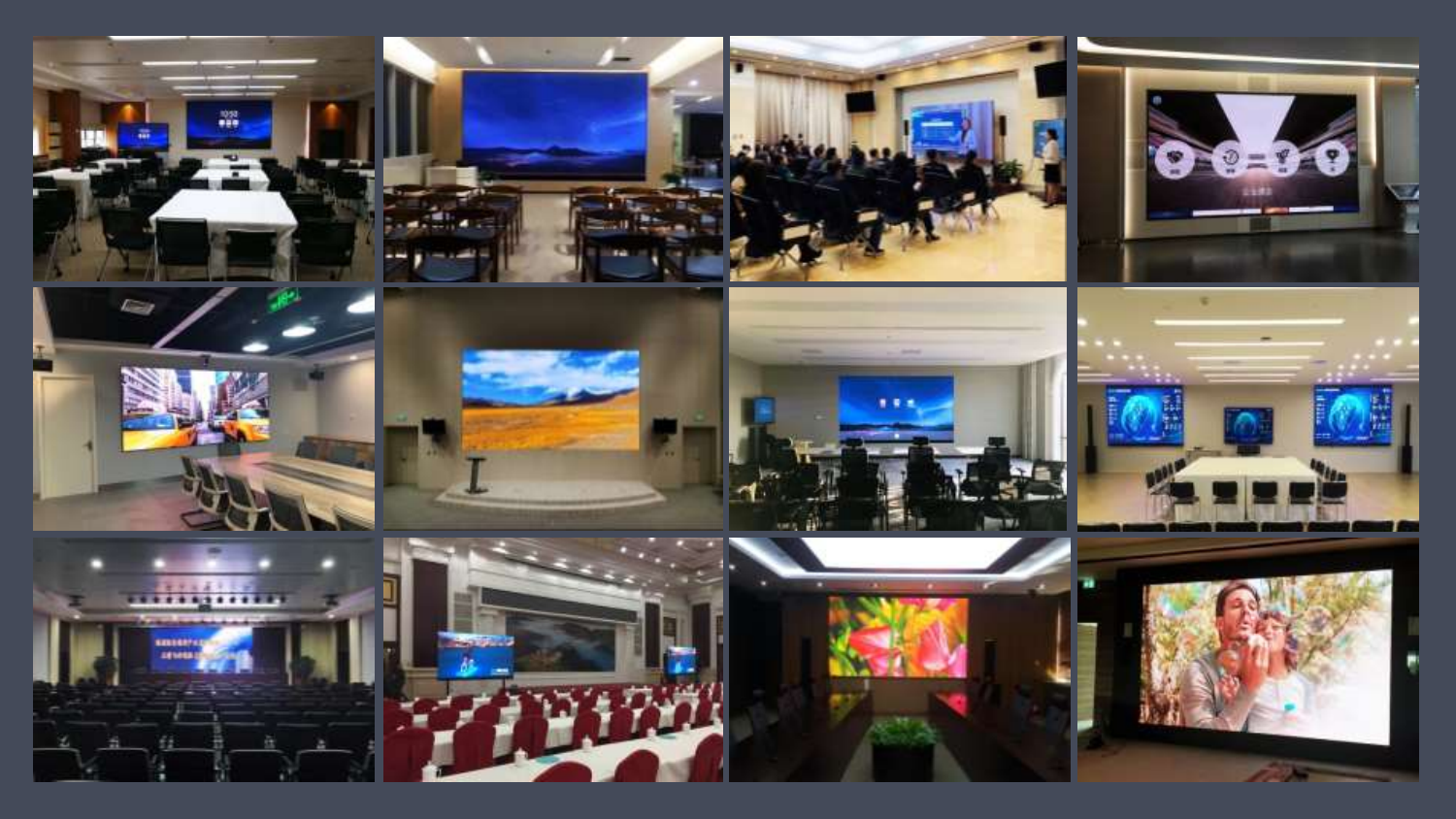# **Company Profile**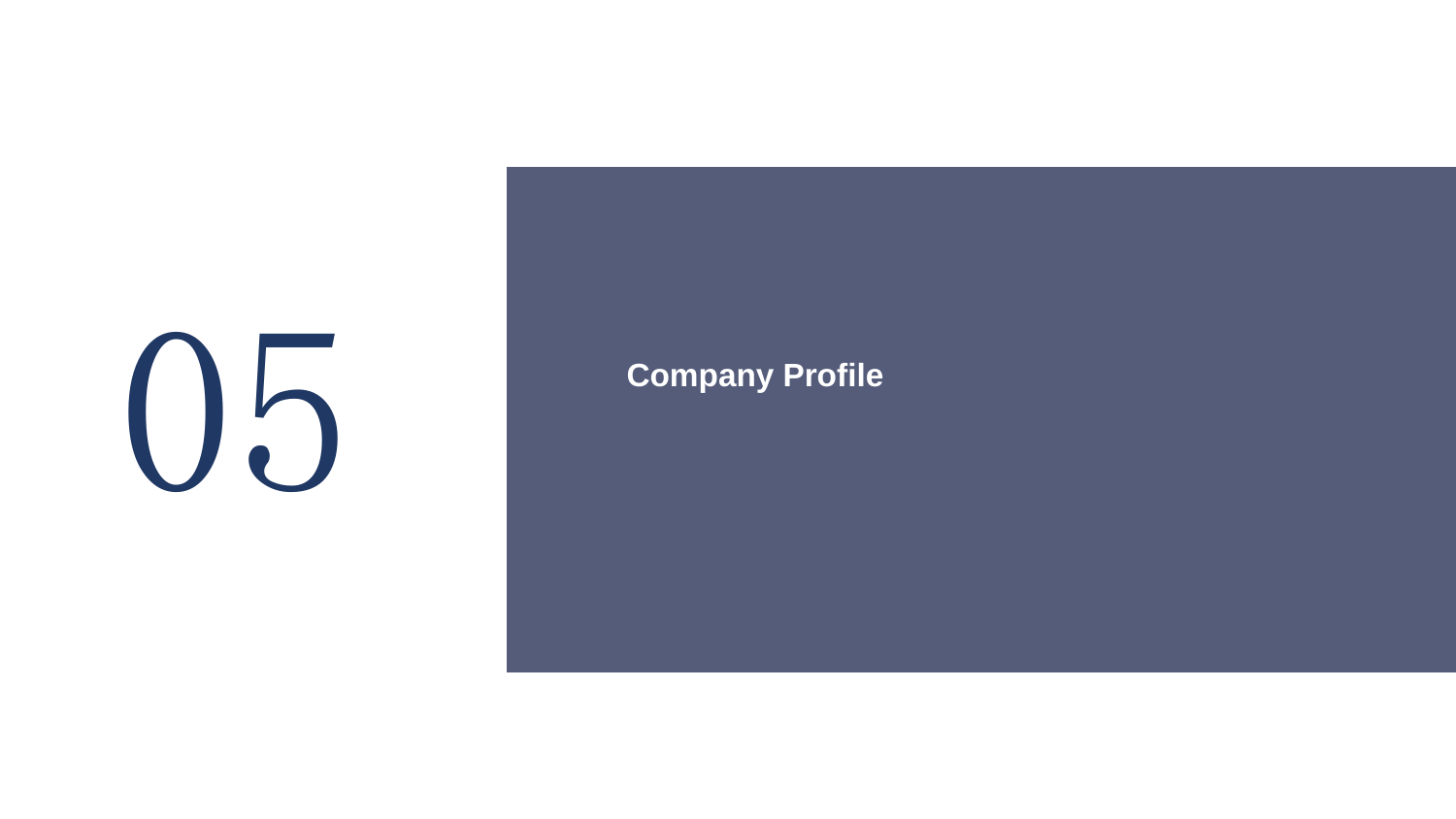#### QSTECH CO., LTD

Established in July 1992 and joined CVTE in 2018, QSTECH is a high-tech enterprise specializing in LED display product and solution with comprehensive system of R&D, product manufacturing, sales and service. Benefited from 28-year LED industry involvement and leading laboratory resources, professional sales and technical support teams, QSTECH has been dedicated to providing global customers with high-quality LED display solution and service.

CLW has recently assigned an exclusive partnership with Qstech starting from Oman to Qatar, Georgia and Lebanon, knowing that CLW is a leading led manufacturer in Beirut Lebanon, established in 2014 with a huge experience in the world of technology, media and signage . CLW has recently expanded in different territories by developing the best LED solutions to penetrate all markets on a high level with the support of Qstech a CVTE company.

### **S** OSTECH A CVTE COMPANY

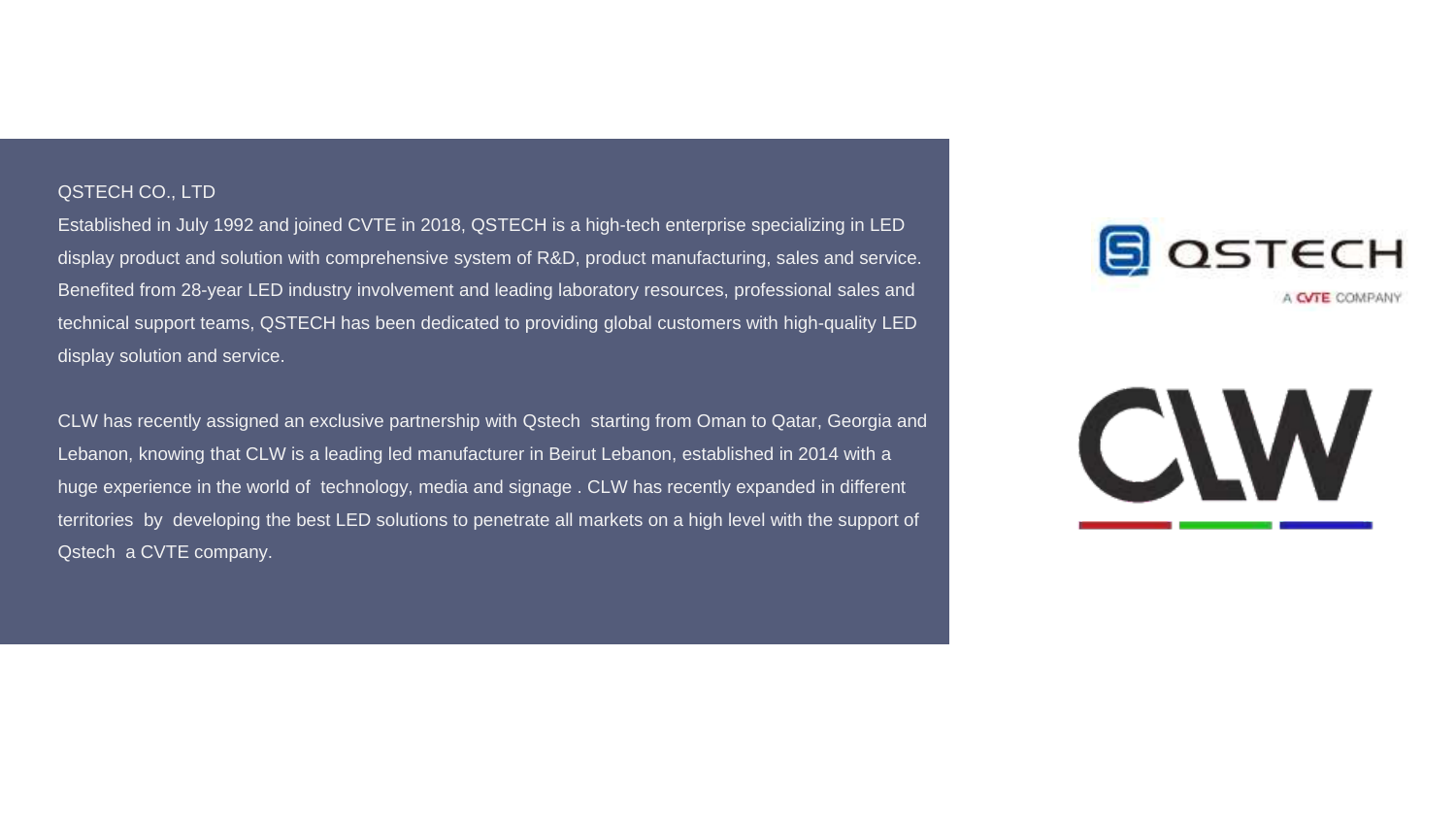





Listed Parent Company CVTE Advanced Laboratory Resources Industry Association Member

28-Year R&D and Service Experience

Professional and Comprehensive Product Certifications

All-around After-sales Network

30000+ Global Application Cases Professional Sales Team Renowned Brand Reputation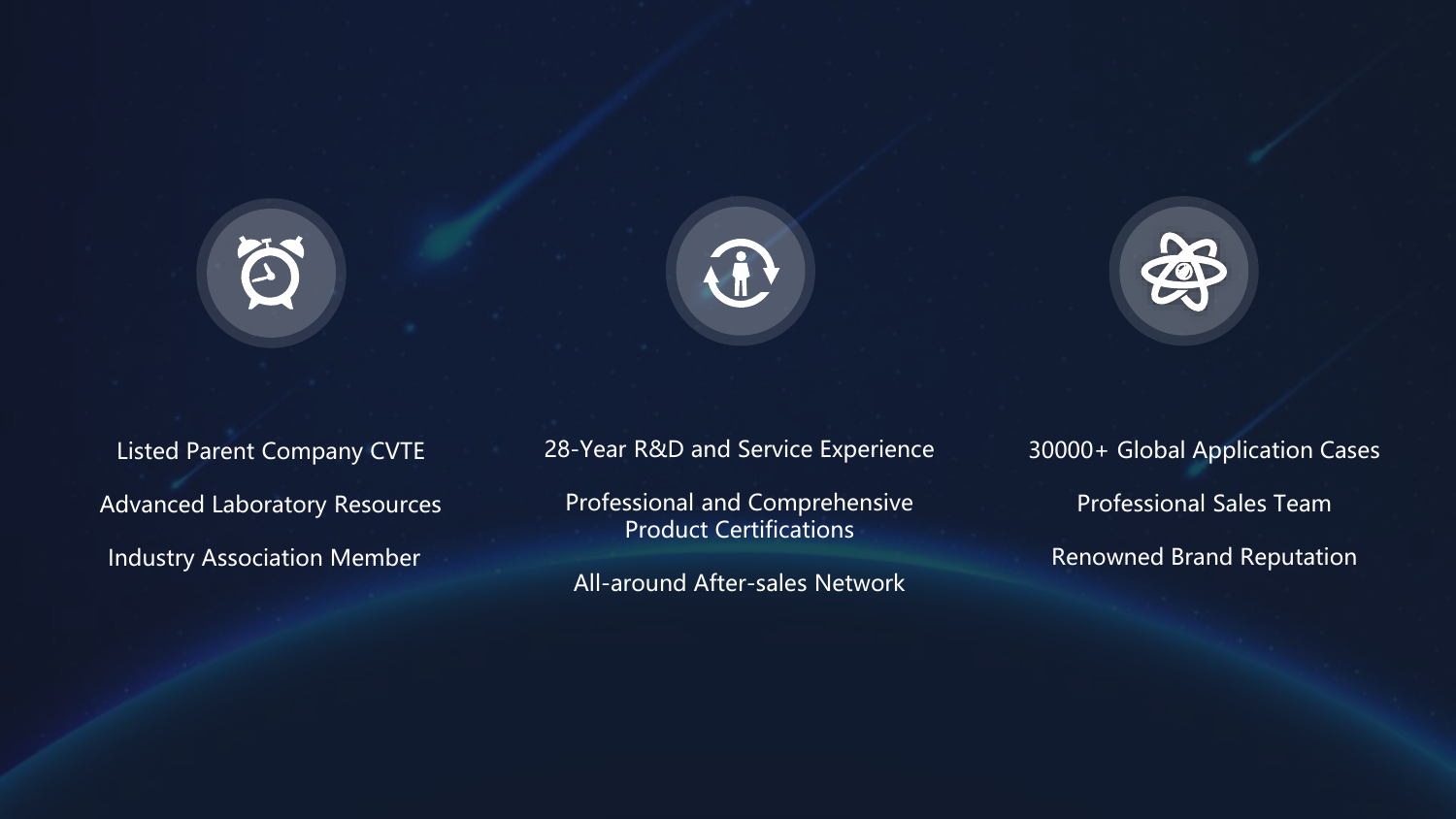

### Advanced Laboratory Environment

Company owns several comprehensive laboratories, including the ten-million-CNY EMC laboratory (SGS certification), which can provide an advanced laboratory environment for R&D and testing